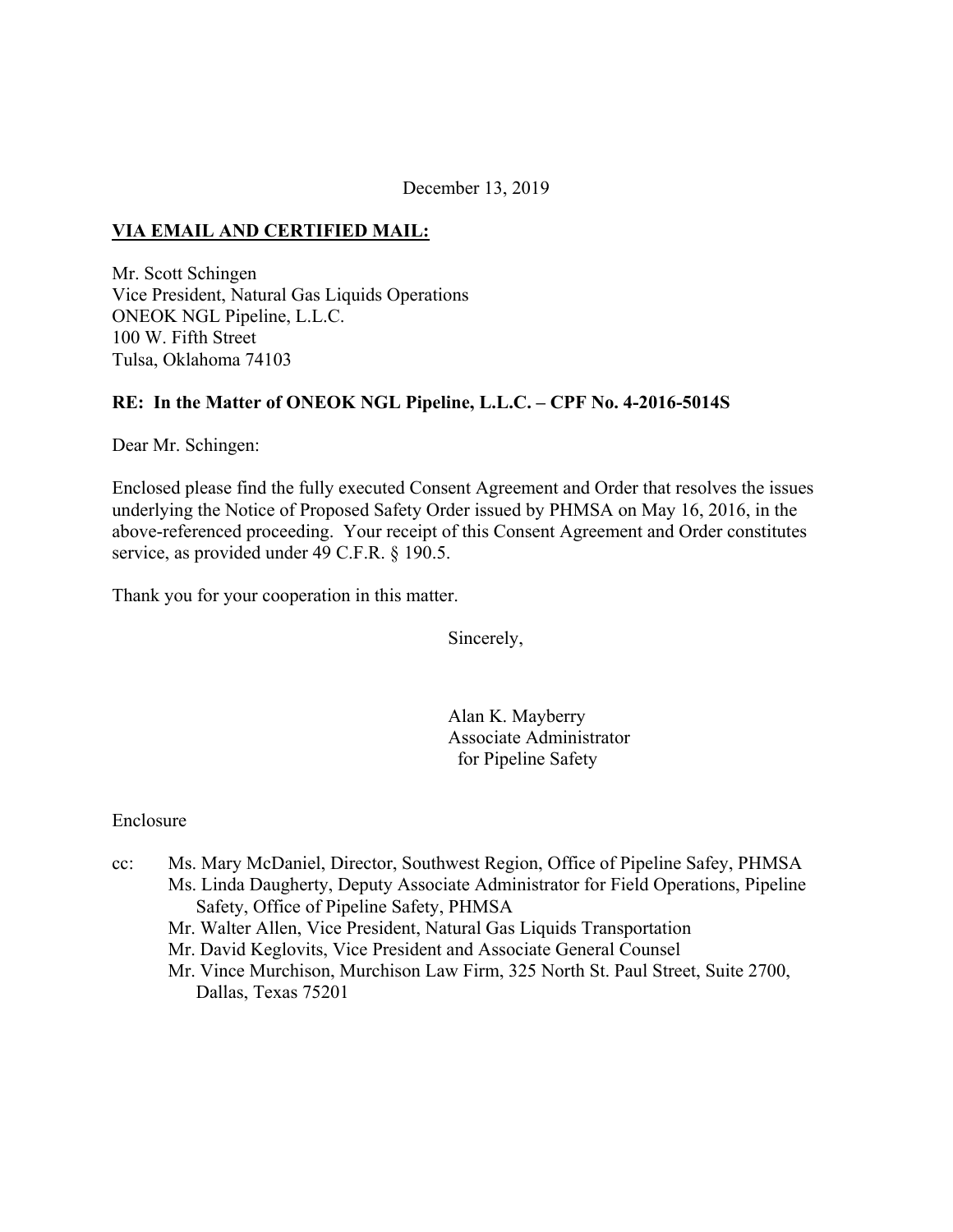#### **U.S. DEPARTMENT OF TRANSPORTATION PIPELINE AND HAZARDOUS MATERIALS SAFETY ADMINISTRATION OFFICE OF PIPELINE SAFETY WASHINGTON, D.C. 20590**

| In the Matter of                  |  |
|-----------------------------------|--|
| <b>ONEOK NGL Pipeline, L.L.C.</b> |  |
| <b>Respondent</b>                 |  |
|                                   |  |

**CPF No. 4-2016-5014S** 

#### **CONSENT AGREEMENT AND ORDER**

On May 16, 2016, pursuant to 49 C.F.R. § 190.239, the Pipeline and Hazardous Materials Safety Administration (PHMSA), Office of Pipeline Safety (OPS), issued a Notice of Proposed Safety Order (Notice) to ONEOK NGL Pipeline, L.L.C. (Respondent). The Notice alleged that Respondent's 16-inch hazardous liquid pipeline system designated as the Sterling III Pipeline contains an apparent condition that, without corrective measures, could pose a pipeline integrity risk to public safety, property, or the environment. No accident or release from the Sterling III Pipeline was alleged to have occurred.

Specifically, the Notice alleged that onsite inspections of the Sterling III Pipeline by PHMSA in March 2016 identified a risk condition involving the aboveground station piping on the discharge piping of several of the pumping stations. Respondent had taken mitigative steps to address mechanical vibration resulting from Variable Frequency Drive pumping units*.* 

 49 C.F.R. § 190.239(b)(2). PHMSA subsequently provided written notification to On June 13, 2016, Respondent responded to the Notice by submitting a timely written response and request for an informal consultation. An informal consultation was held between representatives from Respondent and PHMSA wherein the Parties engaged in good faith negotiations to address the alleged risk condition according to the provisions of Respondent on May 9, 2017 of the intent to conclude the informal consultation effective May 19, 2017. On May 30, 2017, Respondent submitted a timely written request for a hearing.

Respondent proceeded with non-destructive examination (NDE) of three of the most frequently operated stations on the Sterling III Pipeline and in August 2017, commenced the testing. The Presiding Official made a determination to delay scheduling of a hearing to allow the Parties an opportunity to reach agreement on the scope of future NDE.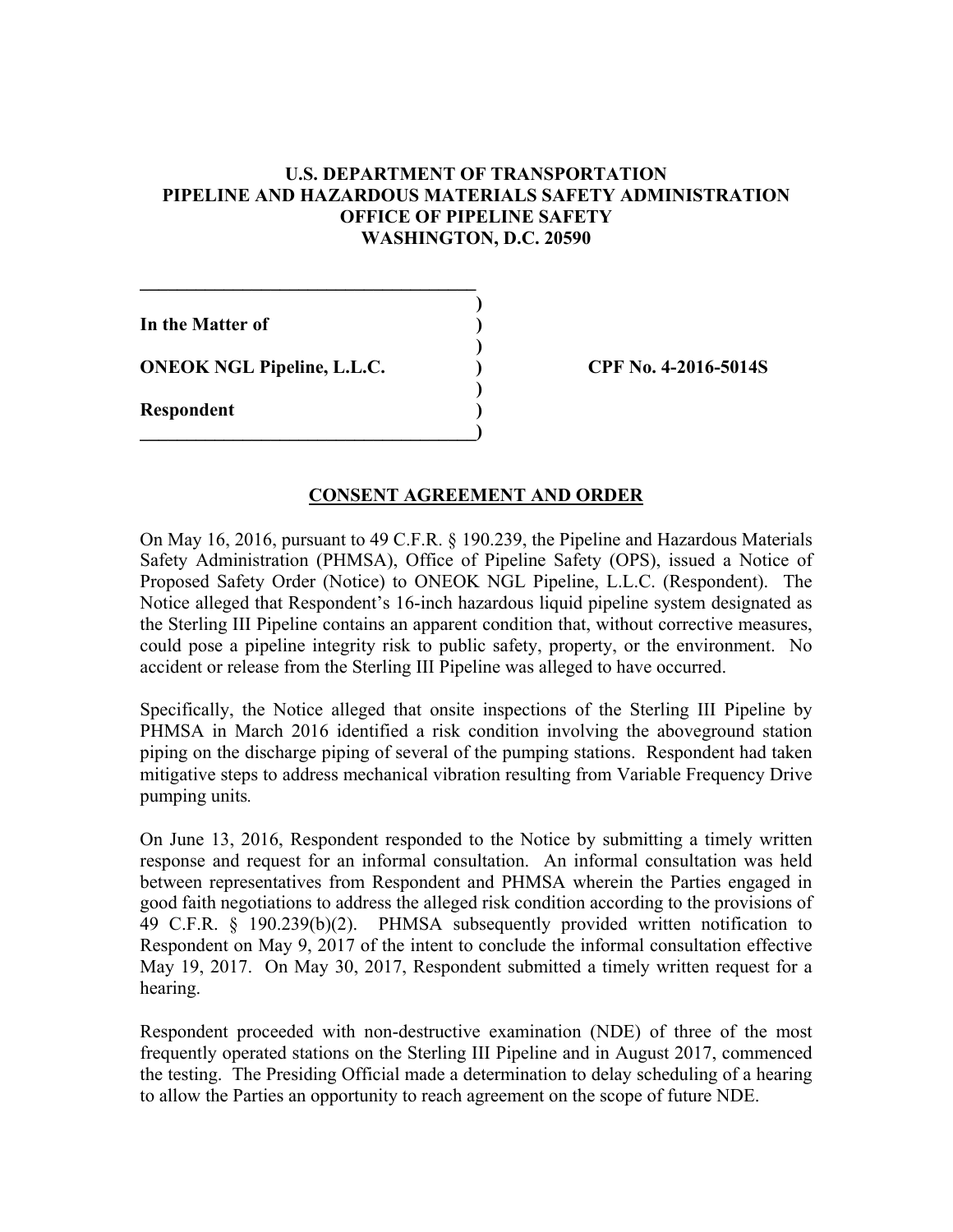Having agreed that settlement of this proceeding will avoid further administrative proceedings or litigation and that entry of this Consent Agreement and Order (Agreement and Order) is the most appropriate means of resolving the Notice, pursuant to 49 C.F.R. Part 190, without adjudication of any issue of fact or law, and upon consent and agreement of Respondent and PHMSA (the Parties), the Parties agree as follows:

# **I. General Provisions**

1. Respondent acknowledges that the Sterling III Pipeline is regulated by PHMSA, and, therefore, as the operator, Respondent is subject to the jurisdiction of the Federal pipeline safety laws, 49 U.S.C. 60101, *et seq.,* and the regulations and administrative orders issued thereunder. For purposes of this Agreement and Order, Respondent further acknowledges that it received proper notice of PHMSA's action in this proceeding and that the Notice states claims upon which relief may be granted pursuant to 49 U.S.C. 60101, *et seq.*, and the regulations and administrative orders issued thereunder.

2. Respondent neither admits nor denies any allegation or conclusion in the Notice but agrees, for the purposes of this Agreement and Order, to address the alleged risk condition on the Sterling III Pipeline by completing the actions specified in Article II of this Agreement and Order (Corrective Measures), as well as to abide by the terms of this Agreement and Order. This Agreement and Order does not constitute a finding of violation of any Federal law or regulation and may not be used in any civil or administrative proceeding of any kind as evidence or proof of any fact, fault or liability, or as evidence of the violation of any law, rule, regulation or requirement, except in a proceeding to enforce the provisions of this Agreement and Order.

3. Respondent consents to the issuance of this Agreement and Order, and hereby waives any further procedural requirements with respect to its issuance. Subject to the rights granted by Section 20 hereof, Respondent waives all rights to contest the adequacy of notice, or the validity of this Agreement and Order, including all rights to administrative or judicial hearings, reviews, or appeals.

4. This Agreement and Order shall apply to, and be binding upon, PHMSA and Respondent, its officers, directors, and employees, and its successors, assigns, or other entities or persons otherwise bound by law. Respondent agrees to provide a copy of this Agreement and Order and any incorporated work plans and schedules to such of Respondent's officers, employees, and agents whose duties might reasonably include compliance with this Agreement and Order.

5. For any transfer of ownership or operating responsibility of Respondent's Sterling III Pipeline occurring during the term of this Agreement and Order, Respondent will provide a copy of this document to the prospective transferee at least 30 days prior to such transfer. Respondent shall provide written notice of the actual transfer to the Director,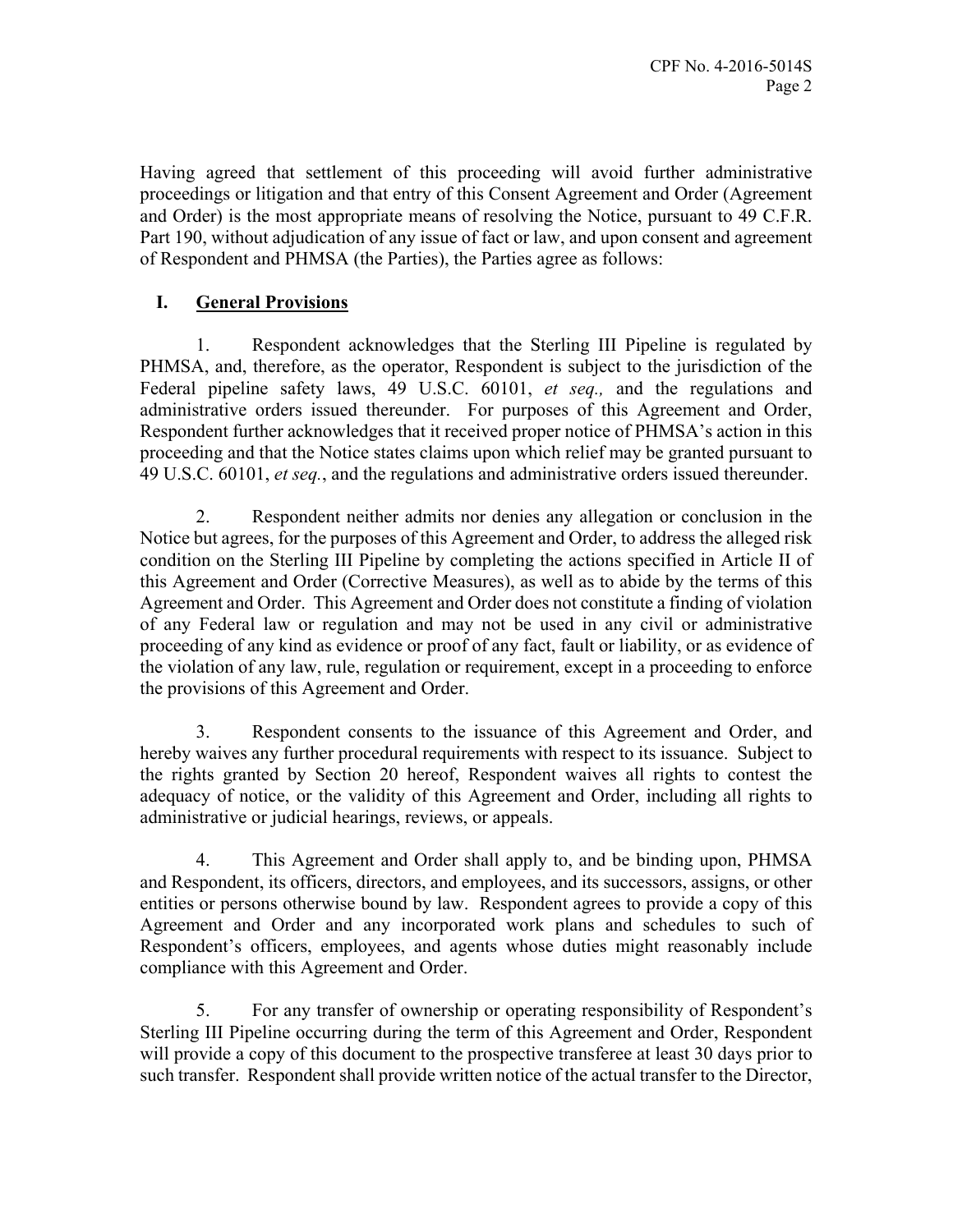PHMSA Southwest Region (Director) not later than 60 days following the consummation of any such transfer.

6. This Agreement and Order constitutes the final, complete and exclusive agreement and understanding between the Parties with respect to the settlement embodied herein. The Parties acknowledge that no representations, agreements, or understandings relate to this settlement other than those expressly contained in this Agreement and Order, except that the terms of this Agreement and Order may be construed by reference to the Notice.

7. Nothing in this Agreement and Order affects or relieves Respondent of its responsibility to comply with all applicable requirements of the Federal pipeline safety laws, 49 U.S.C. § 60101, *et seq.*, and the regulations and administrative orders issued thereunder. Nothing in this Agreement and Order alters PHMSA's right of access, entry, inspection, and information gathering, or PHMSA's authority to bring enforcement action(s) against Respondent pursuant to the Federal pipeline safety laws, the regulations and orders issued thereunder, or any other provision of Federal law, including future enforcement action relating to Respondent's Sterling III Pipeline.

8. This Agreement and Order does not waive or modify any law or regulation applicable to Respondent's Sterling III Pipeline. This Agreement and Order is not a permit, or a modification of any permit, under any laws or regulations. Respondent remains responsible for maintaining compliance with all applicable laws, regulations and permits.

9. This Agreement and Order does not create rights in, or grant any cause of action to, any third party not party to this Agreement and Order. U.S. Department of Transportation and PHMSA are not liable for any injuries or damages to persons or property arising from acts or omissions of Respondent or its officers, employees, or agents carrying out the work required by this Agreement and Order. Respondent agrees to indemnify and hold harmless the U.S. Department of Transportation, its officers, employees, agents, and representatives from any and all causes of action arising from any acts or omissions of Respondent or its contractors in carrying out the work required by this Agreement and Order.

10. This Agreement and Order resolves the underlying issues in the Notice. This Agreement and Order makes no findings of violation. The terms of this Agreement and Order constitute an offer of settlement until executed by the Associate Administrator for Pipeline Safety. Upon execution of this Agreement and Order by both Parties, any request for a hearing submitted by Respondent shall be automatically withdrawn.

11. Upon the issuance of this Agreement and Order, Respondent agrees to perform the Corrective Measures set forth in Article II below. These actions, including any work plans and schedules, are automatically incorporated into this Agreement and Order. Any work plans and schedules will be revised, as mutually determined to be necessary, to incorporate new information obtained during the activities performed.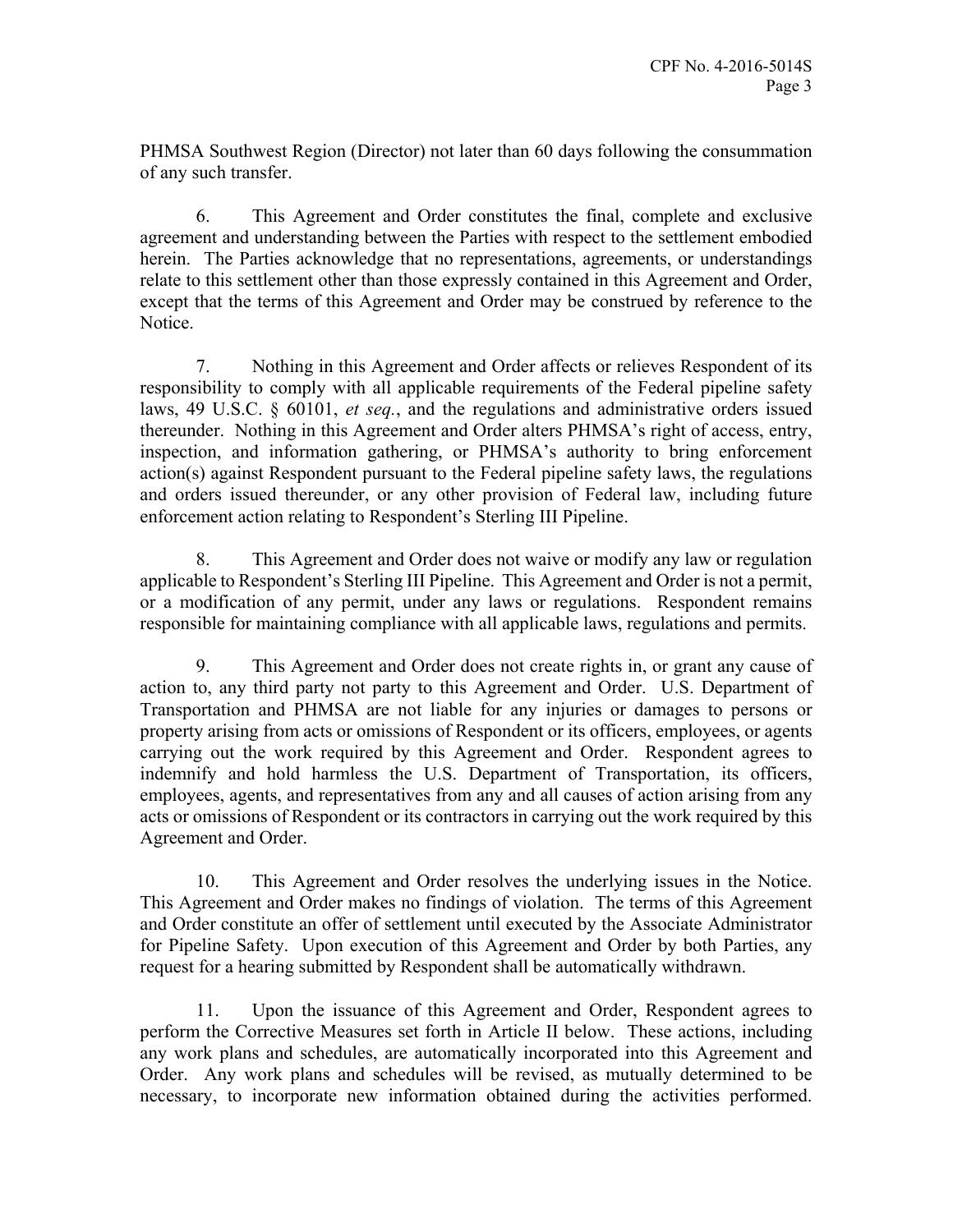Respondent will submit any such plan revisions to the Director for prior approval in accordance with Section 18.

# **II. Corrective Measures**

12. **Item 1. Vibration Study**. Respondent will perform a comprehensive study to determine the specific circumstances and conditions in which potentially damaging vibrational effects may occur during the operation of the Sterling III pipeline system. This will include, but is not limited to, the determination of the specific locations most susceptible to damage, data collection at locations most susceptible to vibrational damage, and identification of welds, piping and piping components most susceptible to damage. This study will be completed and submitted to the Director within 60 days from the Effective Date of this Agreement.

13. **Item 2. Remedial Work Plan**. Upon completing the vibration study under Item 1, Respondent will develop and submit to the Director for review and approval a remedial work plan (RWP) to mitigate the effects of damaging vibration to its pipeline. The RWP may include, but is not limited to, piping reconfigurations, limits on operating ranges, vibration dampeners, inline vibrational dampening devices, or a combination of such mitigative measures. For the proposed mitigative measures, ONEOK must demonstrate, in the form of vibration test data, the effectiveness in preventing damaging vibration. The RWP will be submitted to the Director within 60 days of completion of the vibration study. Respondent will perform the actions in the RWP, as approved by the Director within 180 days of approval.

14. **Item 3. Engineering Solutions**. Within 90 days of the Effective Date of this Agreement, ONEOK must prepare and submit to the Director written procedures for designing any new or modified pump stations to mitigate the risk of damage due to vibration. The written procedures, upon approval by the Director, must be incorporated into ONEOK's manual of written procedures for Operations and Maintenance (O&M) and must be followed for each new or modified pump station to mitigate the risk of damage from vibration. The design procedures must be tested and validated in the same manner as provided in Item 2.

15. **Documentation**. Respondent shall retain on file documentation of compliance with the provisions of Sections 12, 13, and 14 hereof. Respondent shall provide copies of such documentation to the Director upon written request.

16. **Quarterly Reporting**. Until termination pursuant to the provisions of Section 26 hereof, Respondent must submit quarterly reports to the Director, due not more than 30 days following the end of each calendar quarter, describing the progress of the Corrective Measures being undertaken pursuant to Sections 12, 13, and 14 hereof.

17. **Documentation of Costs**. It is requested (not mandated) that Respondent maintain documentation of the safety improvement costs associated with fulfilling this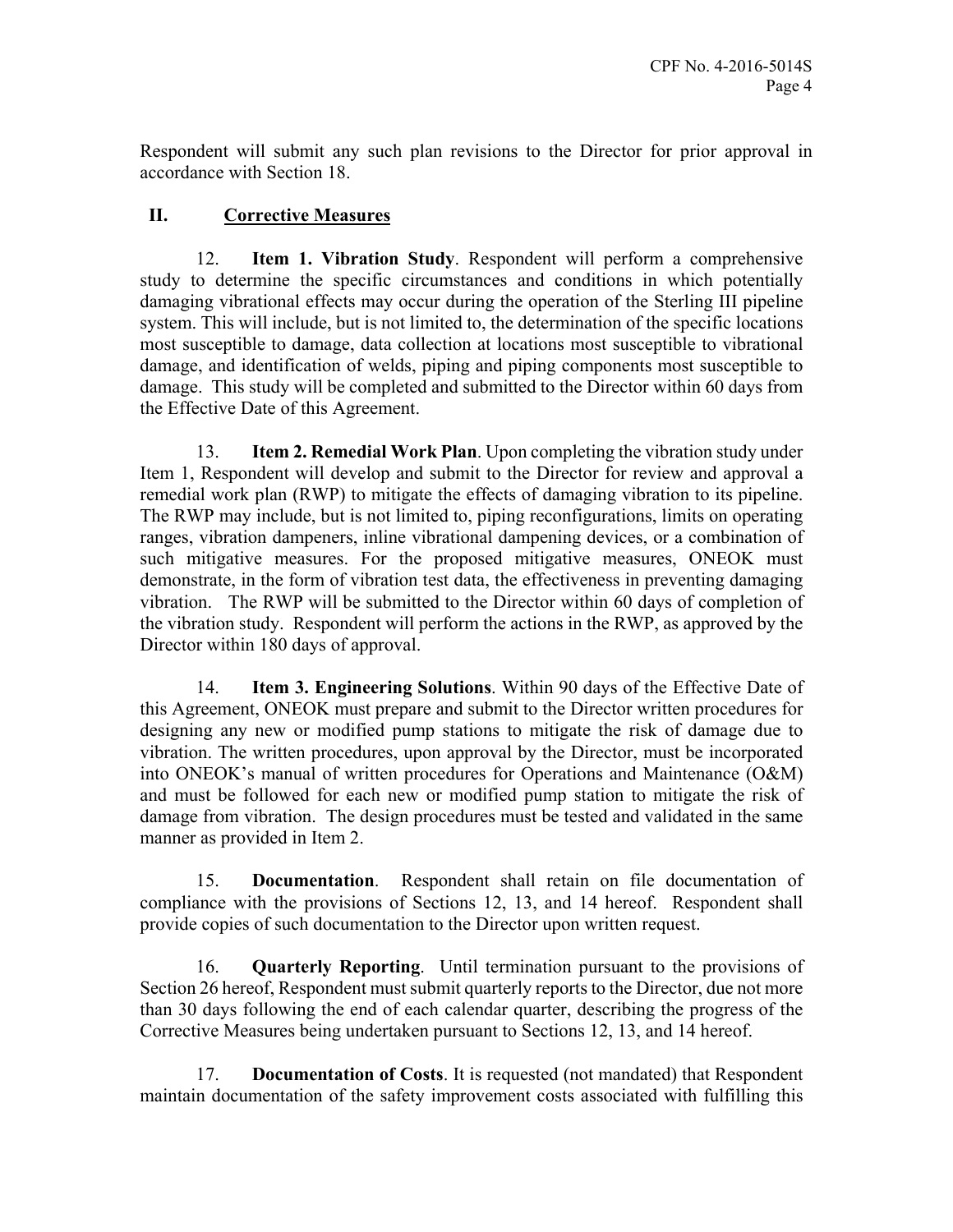Agreement and Order and submit the total to the Director, Southwest Region, Pipeline and Hazardous Materials Safety Administration. It is requested that these costs be reported in two categories: (1) total cost associated with preparation/revision of plans, procedures, studies and analyses, and (2) total cost associated with replacements, additions and other changes to pipeline infrastructure.

# **III. Approvals**

18. With respect to the submissions under this Agreement and Order requiring the approval of the Director, the Director shall act promptly to: (a) approve, in whole or part, the submission; (b) approve the submission on specific conditions; (c) disapprove, in whole or in part, the submission, directing that Respondent modify the submission; or (d) any combination of the above. In the event of approval, approval in part, or approval upon conditions, Respondent will proceed to take all action required by the submission, as approved or conditioned by the Director, subject to Respondent's right to invoke the dispute resolution procedures in Section 20 with respect to any conditions specified by the Director. If the Director conditions or disapproves all or any portion of a submission, the Director will in writing state with specificity the basis for the decision and Respondent will resubmit it to address the stated issues. If a resubmitted item is disapproved in whole or in part, the Director may again require Respondent to address the stated issues in accordance with the foregoing procedure, or Respondent may proceed to dispute resolution pursuant to Section 20 below.

## **IV. Extensions of Time**

19. The Director may grant an extension of time for compliance with any of the terms of this Agreement and Order upon a written request submitted at least 15 calendar days prior to a stated deadline, demonstrating good cause for an extension. The Director shall respond within a reasonable time to any such request for extension of time.

## **V. Dispute Resolution**

20. The Director and Respondent will attempt to resolve informally any disputes arising under this Agreement and Order, including but not limited to any decision of the Director. The Director and Respondent will first confer in an effort to resolve any dispute. If the Director and Respondent are unable to resolve informally the dispute within 15 business days of notice by Respondent, Respondent may request in writing, within 10 business days of the end of said 15-day period, a written determination resolving the dispute by the PHMSA Associate Administrator for Pipeline Safety. Along with its request, Respondent will provide the Associate Administrator with all information Respondent believes is relevant to the dispute. If the request is submitted as provided herein, the Associate Administrator will promptly issue a written determination that will constitute final agency action, and be subject to judicial appeal. The existence of a dispute and PHMSA's consideration of matters placed in dispute shall not excuse, toll, or suspend any term or timeframe for completion of any Corrective Measures to be performed under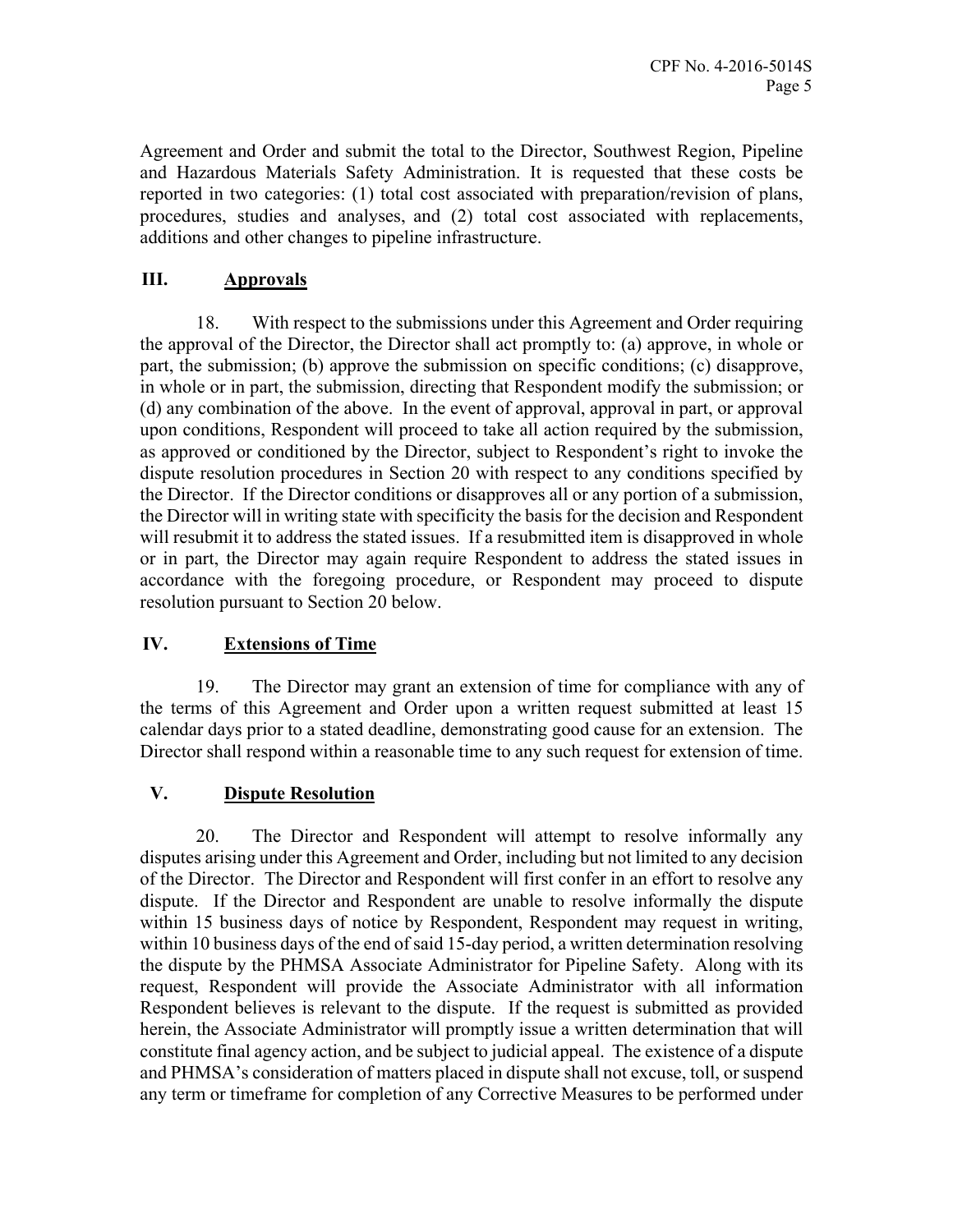this Agreement and Order during the pendency of the dispute resolution process, except as agreed by the Director or the Associate Administrator in writing.

#### **VI. Enforcement**

21. Respondent's obligations pursuant to this Agreement and Order may be enforced by PHMSA pursuant to enforcement authorities available to PHMSA under 49 U.S.C. § 60101, *et seq*., and 49 C.F.R. Part 190. All deadlines set forth or referenced in this Agreement and Order will be automatically incorporated into this Agreement and Order and, subject to Respondent's right to request an extension of time under Section 19 and modify this Agreement under Section 25, are enforceable in the same manner.

## **VII. Recordkeeping and Information Disclosure**

22. Except as otherwise provided herein, Respondent agrees to maintain records demonstrating compliance with all requirements of this Agreement and Order for a period of five years following notice by Respondent of the completion of all work to be performed.

23. For any reports, plans, or other deliverables required to be submitted to PHMSA pursuant to this Agreement and Order, Respondent may assert a claim of business confidentiality or other protections applicable to the release of information by PHMSA, covering part or all of the information required to be submitted to PHMSA pursuant to this Agreement and Order in accordance with 49 C.F.R. Part 7 and 49 C.F.R. § 190.343. Respondent must mark the claim of confidentiality in writing on each page, and include a statement specifying the grounds for each claim of confidentially. PHMSA will determine the release of any information submitted pursuant to this Agreement and Order in accordance with 49 C.F.R. Part 7, the Freedom of Information Act, 5 U.S.C. § 552, DOT and PHMSA policies, and other applicable statutes, regulations and Executive Orders.

## **VIII. Effective Date**

24. The term "Effective Date," as used herein, is the later date on which this Agreement and Order is fully executed by each of the Parties. Unless specified to the contrary, all deadlines for actions required by this Agreement and Order run from the Effective Date.

## **IX. Modification**

25. The terms of this Agreement and Order may be modified by mutual agreement of the Parties. Such modifications must be in writing and signed by both Parties.